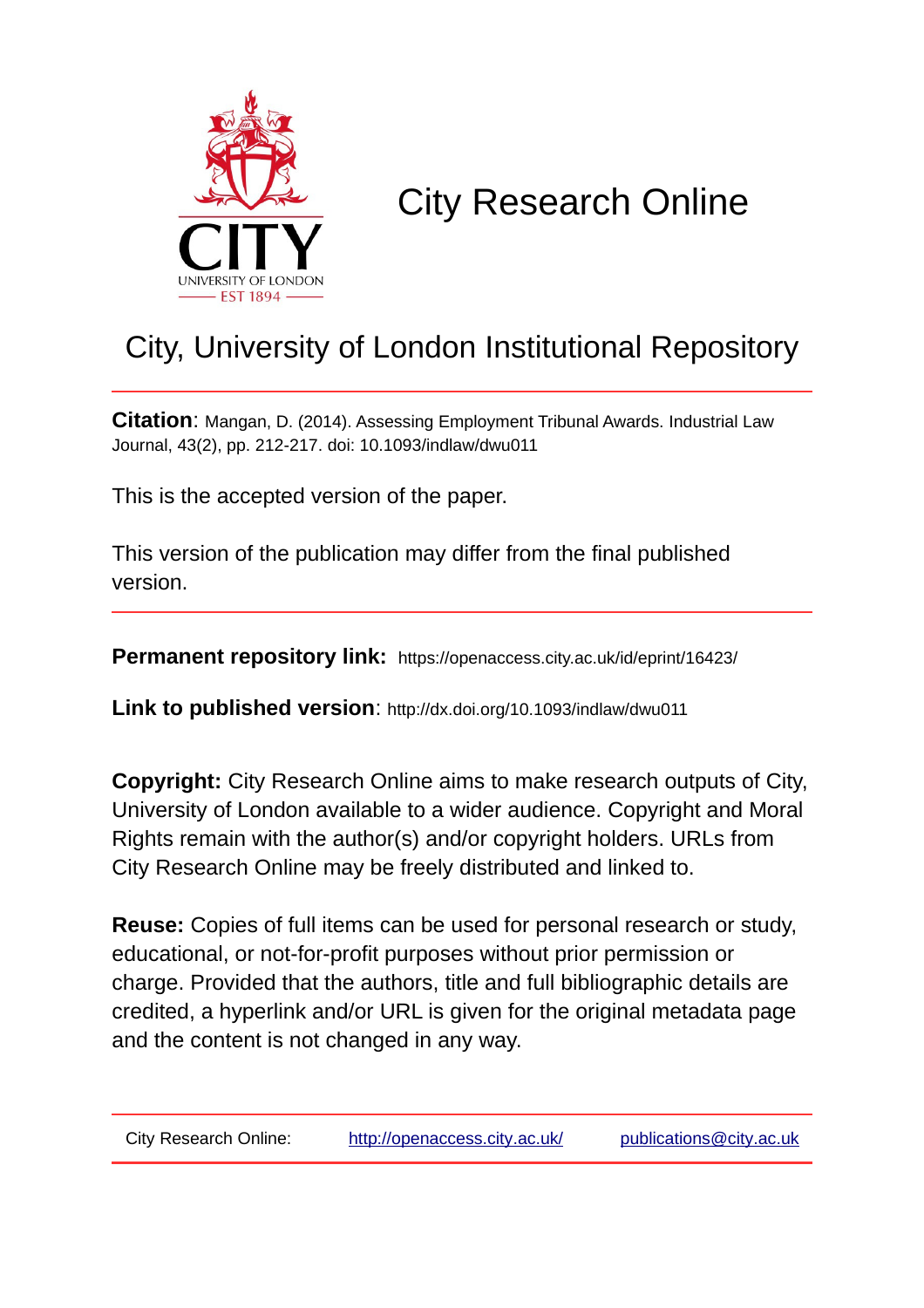Published as: David Mangan, 'Assessing Employment Tribunal Awards' (2014) 43 *Industrial Law Journal* 212.

## **ASSESSING EMPLOYMENT TRIBUNAL AWARDS**

## **1. INTRODUCTION**

Employment Tribunals have been under scrutiny for many years and the focus during that time has been on cost. IFF Research<sup>1</sup> conducted a study on this topic, entitled *Payment of Tribunal Awards,* for the Department of Business Innovation & Skills (BIS).<sup>2</sup> Released in late 2013, this report provided data reflecting on the employment law reforms passed by the Coalition Government, particularly the procedure for dispute resolution. *Payment of Tribunal Awards* both corroborated and brought into question portions of recent legislative changes.

#### **A. STUDY PARAMETERS**

The sample size consisted of 2,493 claimants in England, Wales and Scotland whose applications were successful (either through a Tribunal hearing or by default judgment) between September 2011 and November 2012. This group was drawn from a sample frame of 4,891 supplied by Her Majesty's Court and Tribunal Service (HMCTS). 1,200 interviews were conducted between 13 May and 13 June 2013 (1,000 in England and Wales; 200 in Scotland).

## **2. PAYMENT OF AWARDS**

The adjectives 'vulnerable' and 'precarious' have been used to describe categories of workers. The IFF study does not suggest these are misplaced. Those making claims are most likely (59%) to earn £40,000 or less; only five percent of claimants earned over this amount.<sup>3</sup> There was also a noteworthy finding in the report: 'Those who had been in parttime work prior to filing their claim were less likely to still be in work, with 47% in parttime and 22% in full-time positions, 17% were unemployed, 2% self-employed and 12% not working or looking for work.<sup>4</sup> The median value of awards obtained was £2600.<sup>5</sup> The study found that forty-nine percent of those seeking £5,000 or more were in the managerial, professional or associate cohort.

<sup>&</sup>lt;sup>1</sup> IFF describes itself as 'a full service agency – one of the largest independent research companies in the UK. Established in 1965, [it] conduct[s] high quality strategic research for a wide range of private and public sector clients': www.iffresearch.com.

 $\overline{2}$ IFF Research, *Payment of Tribunal Awards* (London: BIS, 2013) [*Payment of Tribunal Awards*]. 3 *Ibid,* 15.

<sup>4</sup> *Ibid*, 16.

<sup>&</sup>lt;sup>5</sup> Ibid, 22. This finding supports Judge David Latham's (the out-going President of the Employment Tribunal of England and Wales) statement in the *Senior President of Tribunals' Annual Report 2014*  (London: 2014) [*Senior President Report*], 66: 'There is a misconception in the political and the business world that high awards are a common feature of Employment Tribunals.'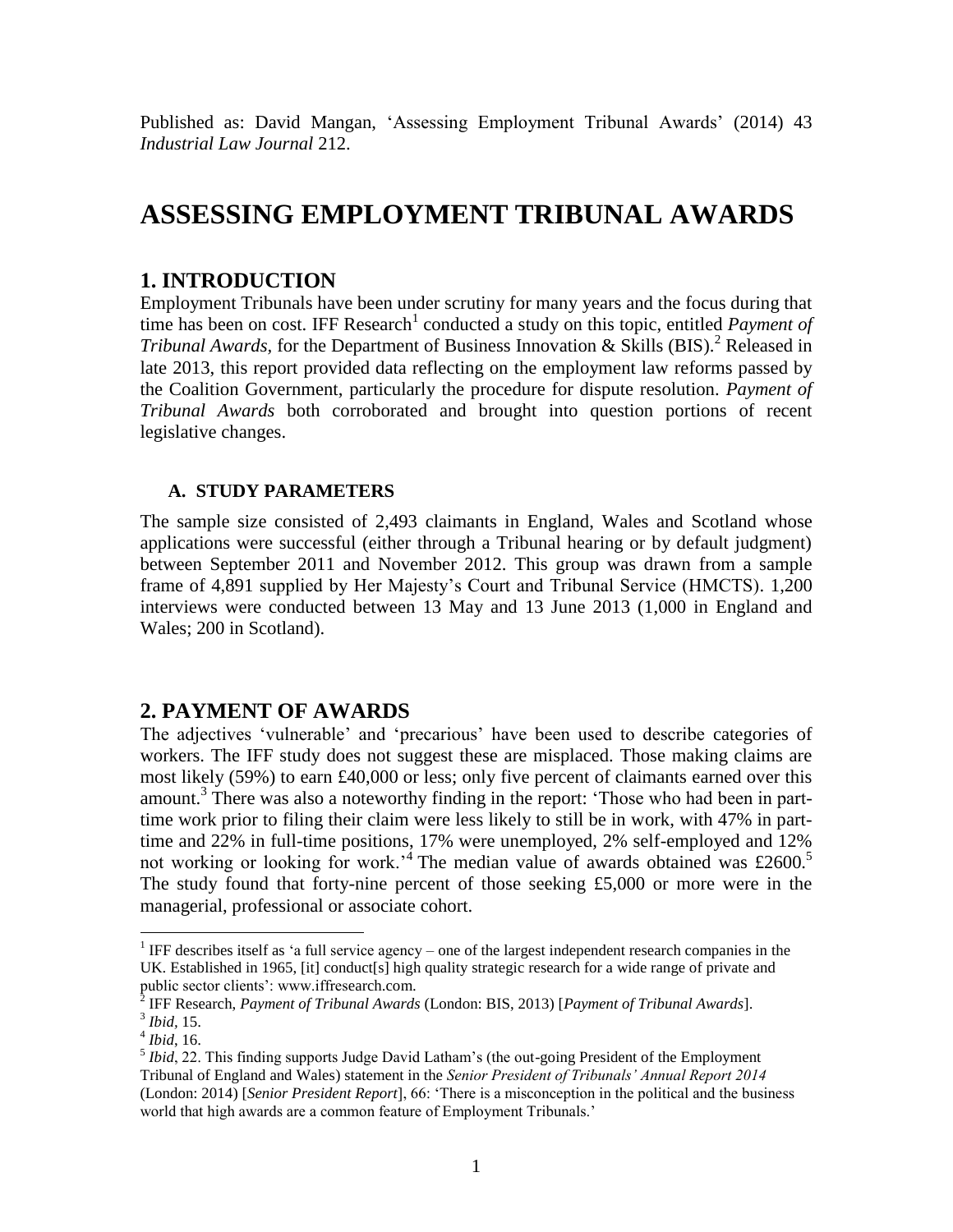The report highlighted some points requiring continued attention. Twenty-six percent of those claiming a breach of contract were aged 55 and over.<sup>6</sup> This cohort was also most likely to make a claim based on redundancy and consultation (33%). As well, the number of claims for wages grew since 2008. Forty percent of those making wage claims had worked for an employer for one year or less. Twenty-five percent of those making wage claims were under the age of  $30<sup>7</sup>$ 

#### **A. NON-PAYMENT**

The figures regarding employers' refusal to pay revealed a version of competitiveness. An acknowledgement of the importance placed on employing entities, the UK is regulated with an emphasis on businesses' competitiveness. Almost a third of employers refused to pay when tribunals made awards. Businesses were more likely to refuse to pay awards below £5,000 than above  $(32\%$  as compared with  $22\%$ ). <sup>8</sup> The figure is high considering that qualification for unfair dismissal was extended to two years when eight percent of such claims were successful.

The most common reason for non-payment was an employer who had become insolvent  $(37\%)$ . About half of these respondents believed that their former employers were carrying on business under a different name. Twenty-nine percent of claimants stated that the employer refused to pay and seventeen percent were unable to locate the employer. The amount of the award factored in: those with awards over £5,000 were more likely to report the employer had become insolvent or ceased trading (46% versus 35% for those with awards below £5,000).

#### **B. PAYMENT WITHOUT ENFORCEMENT**

Employers were most likely to pay claims (either fully or partially) for unfair dismissal (61%) without enforcement. Targeting of unfair dismissal as an area for legislative change has been previously criticized.<sup>10</sup> While this study does not confirm anything, it does nothing to undercut continued reproach. Awards under £500 were most likely to be paid without enforcement  $(55\%)$ .<sup>11</sup> Awards over £5000 were slightly more likely to be at least partially paid without enforcement (58%) as compared to awards under £5000 (50%). The study's authors attributed the difference to partial payment. <sup>12</sup> Factors

<sup>6</sup> *Ibid.*

<sup>7</sup> *Ibid,* 22.

<sup>8</sup> *Ibid*, 38.

<sup>9</sup> *Payment of Tribunal Awards*, 37.

<sup>&</sup>lt;sup>10</sup> K. Ewing and J. Hendy (2012), 'Unfair Dismissal Law Changes--Unfair?' Industrial Law Journal 41: 115-121.

<sup>11</sup> *Payment of Tribunal Awards*, 31.

<sup>&</sup>lt;sup>12</sup> Seventeen percent of the awards over £5,000 had been at least partially paid as compared with eight percent of those under £5,000: *Ibid*, 31.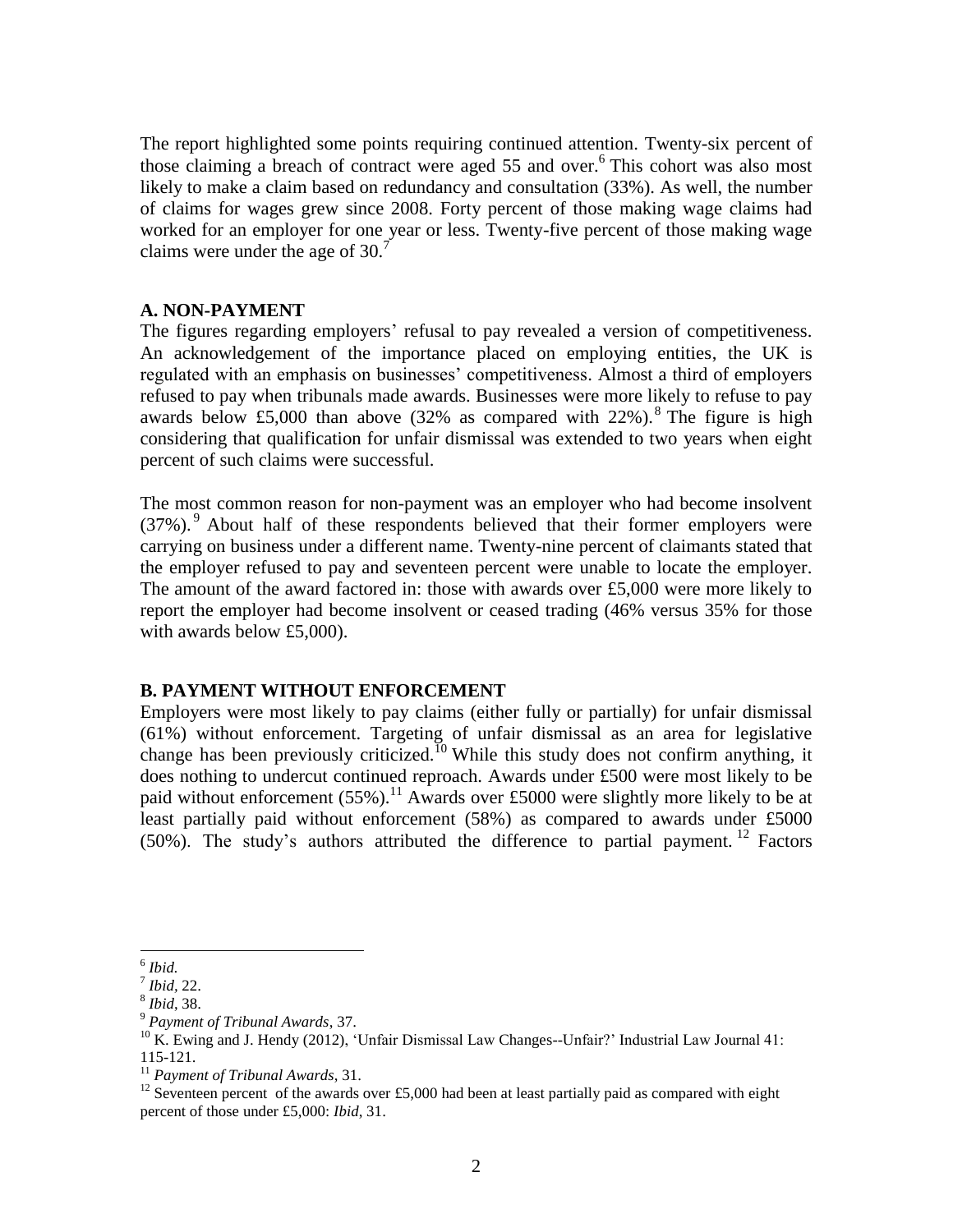increasing the likelihood of payment without enforcement included length of service with the employer<sup>13</sup> and assistance from lawyers.<sup>14</sup>

IFF noted that 64% of those who received help from family or friends obtained payment without enforcement.<sup>15</sup> Though difficult to draw conclusions, this remained a significant finding. It may be that cost has taken legal services out of the reach of many considering the value of the awards. Nevertheless, an increase in the numbers of those who are unaware of their options (discussed below) is foreseeable. As well, those who sought assistance from the Citizens' Advice Bureau (CAB) were almost as likely to obtain any payment without enforcement as those who had no assistance  $(47\% \text{ versus } 48\%)$ .<sup>16</sup>

#### **C. PAYMENT BY ENFORCEMENT**

Enforcement is effective insofar as it increases the overall payment rate from fifty-three percent to sixty-four percent of claimants receiving full or partial payment of their awards. There is a notable absence of knowledge amongst claimants: less than half of those surveyed were aware of enforcement options (41%). In England and Wales, fortyeight percent of unpaid claimants pursued enforcement action; the same figure as in  $2008<sup>17</sup>$  The study also determined that if Government sources were not factored in 'the proportion of awards that [were] honoured by the employer against which they [were] made would be even lower.<sup>18</sup> It may be that educating workers as to their rights would seem to be contrary to the goals of reducing costs for employers.<sup>19</sup> Viewed in this (cynical) manner, the absence of change in enforcement action is a desired outcome.

## **3. DATA RAISING QUESTIONS REGARDING REFORM PREMISES**

#### **A. VEXATIOUS LITIGANTS**

This report offers an important opportunity for analysis of the claims levied in the lead up to recent reforms. The common criticism of those who have opposed employment regulation has been the perceived industry of litigation against employers. These critics cite the need to 'sharply reduce the number of unjustified claims' because 'many claimants who have unfortunately not found a new job have time on their hands and view

<sup>&</sup>lt;sup>13</sup> Twenty-nine percent who were fully or partially paid had worked for a year or less. The figure rose to fifty-two percent for those between two and five years of service and seventy-two percent for those in service for over 5 years.

<sup>&</sup>lt;sup>14</sup> Sixty-one percent of those receiving payment without enforcement used the services of a lawyer: *Payment of Tribunal Awards*, 33.

<sup>15</sup> *Ibid*.

<sup>16</sup> *Ibid*, 34.

<sup>17</sup> *Ibid,* 39.

<sup>18</sup> *Ibid,* 48.

 $19$  Knowledge of rights lead to increased resort to employment tribunals: A. Pollert (2005), 'The Unorganised Worker: The Decline in Collectivism and New Hurdles to Individual Employment Rights' (2005) Industrial Law Journal 34: 217-238, at p.220.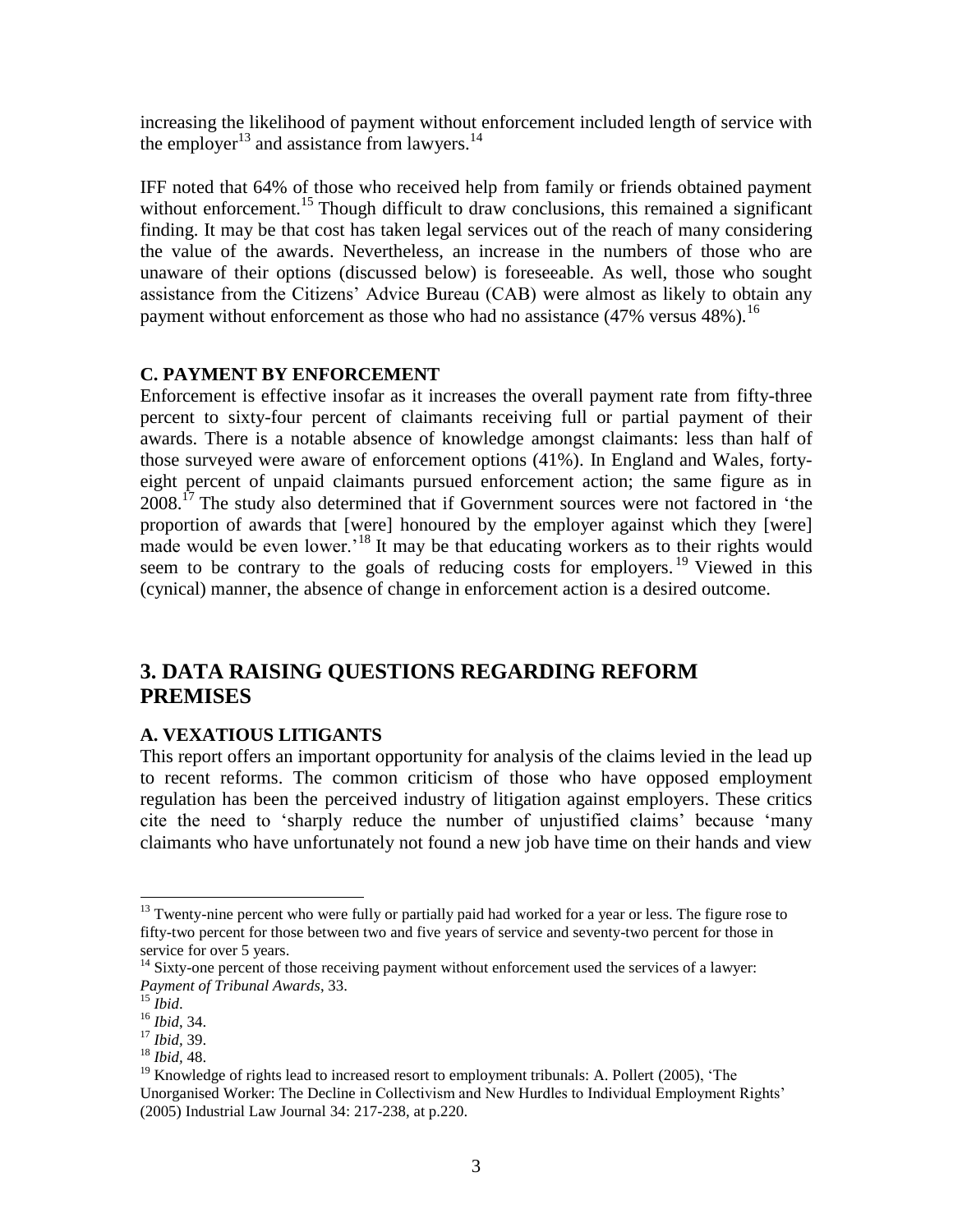a free employment tribunal as a no cost option on winning an award.' <sup>20</sup> *Payment of Tribunal Awards* compels caution in accepting such conclusions. Seventy-two of claimants were employed at the time researchers interviewed them (74% were employed at the time of launching their claim).<sup>21</sup> Fifty-eight percent of those who had been in work at the time of both launching a claim and interview for this study were earning a similar level to that made before the claim.<sup>22</sup> Thirteen percent were working for the same employer at the time of their claim.<sup>23</sup> In fact, only seven percent of claimants had previously made a claim.<sup>24</sup>

#### **B. REPRESENTATION OF CLAIMANTS**

*Payment of Tribunal Awards* also indicated some level of support for the argument that Coalition employment regulation reforms also impacted worker-side lawyers.<sup>25</sup> Sixtyseven percent of claimants were likely to seek assistance for an unfair dismissal claim and fifty-seven percent sought assistance from solicitors.<sup>26</sup> For wage claims, claimants were more likely to access free advice through the Citizens Advice Bureau (30%) or Acas (12%). <sup>27</sup> Overall, forty-two percent of claimants had sought advice from legal professionals. Two other findings suggested an emerging concern. Twenty-five percent of claimants sought advice from the Citizens' Advice Bureau, while nineteen percent used family and friends' assistance. The prospect for self-representation seems greater given these figures.<sup>28</sup> Self-representation also means greater demands on resources dependent on government funding which as yet do not seem to be increasing in concert with any foreseeable increase in use. More profoundly, there is notable potential for the spread of misinformation. This may perhaps be the most troubling aspect because an absence of knowledge is a surmountable predicament. There should be discomfort when reading this part of the study when one considers the IFF found those who received assistance from lawyers, unions or informal arrangements 'either before, during or after their initial hearing were more likely to receive payment without needing enforcement  $(58\%)$ .<sup>29</sup>

#### **4. REFORM PREMISES SUPPORTED BY DATA**

The prospects for small to medium sized employers (SMEs) emerged as a particular concern in reforms encapsulated in the Enterprise and Regulatory Reform Act 2013. This focus was vindicated by the IFF study. While fifty-nine percent of employers in the

l

<sup>20</sup> A. Beecroft, *Report on Employment Law* (24 October 2011), p 7.

<sup>&</sup>lt;sup>21</sup> Payment of Tribunal Awards: 15. Fifty-eight percent were in full-time and twenty-six percent in parttime work: *Ibid,* 17.

<sup>&</sup>lt;sup>22</sup> *Ibid*, 16. Eighteen percent were making more than they previously did. However an equal proportion was earning less.

<sup>23</sup> *Payment of Tribunal Awards,* 17.

<sup>24</sup> *Ibid,* 19.

 $25$  D. Mangan (2013), 'Employment Tribunal Procedure Reforms to Boost the Economy' Industrial Law Journal 42: 409-421, at p 417.

<sup>26</sup> *Payment of Tribunal Awards,* 26.

<sup>27</sup> *Ibid*, 25.

<sup>&</sup>lt;sup>28</sup> Mr. Justice Langstaff, President of the Employment Appeals Tribunal, has predicted such an increase: *Senior President Report*, 64.

<sup>29</sup> *Ibid,* 6.